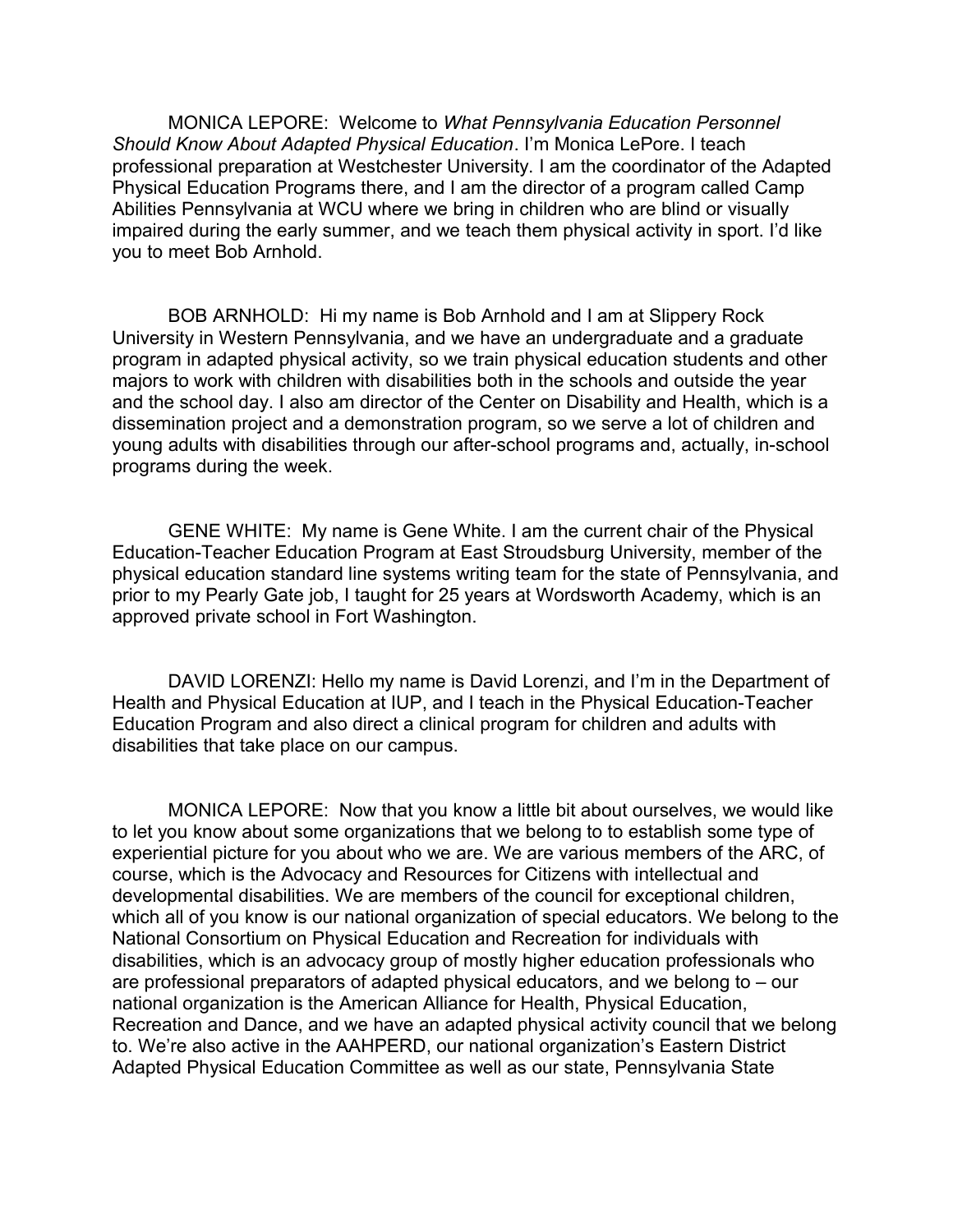Association for Health, Physical Education, Recreation Dance, our Adapted Physical Activities Committee. So we feel that we are going to draw from an extensive experience to help bring you today about adapted physical education.

I think what we want to talk to you a little bit first is about our journey from our individual schools to Harrisburg and Harrisburg to Hershey, and I think it is important for you to understand that you are part of the very first program here at the PDE in adapted physical education ever – at least, that's what we were told. And, you're going to hear things that are right at the cutting edge in Pennsylvania, and that's really exciting. So, you are part of an exciting movement being here today. But, what happened is that several of us were sitting at our national consortium meeting in Washington DC in summer of '09, barely ten months ago, and we were listening to Bill East, who is the National Director of State Directors of Special Education, and he was urging us as adapted physical educators in higher ed, he was urging us to go back to our states and start doing things more at the state level because we do things a lot with the national consortium at the national level. You know, advocating for physical education in idea and things like that, and we heard that call. And Bill suggested that he would even call Mr. Tommasini and give us a little in so that we can get an appointment with him. Well, that was not necessary. We were welcomed with open arms to Harrisburg where Mr. Tommasini and Tom Seben really sat and listened to what our concerns were and how we are very passionate about the children of Pennsylvania and what we wanted to see happen in Pennsylvania and what we wanted to do. So, that meeting was really great; that happened in August and within five months, the Pennsylvania Department of Education, Bureau of Special Education endorsed our first advisory council on adapted physical education for students with disabilities. We're moving fast, and that's really very exciting.

This council on adapted physical education here in this state has a wide array of types of people that are involved in it and making decisions. So, one of the things that you need to know is there are people from the Bureau of Special Education, there are university professionals, there are people from the community, there are people from PaTTAN, there are some parents, there are people with disabilities themselves as well as adapted physical education teachers. Two other people that we are going to be adding to that will be our adviser for the state Health and Physical Education curriculum in PDE and also one or two general physical educators. We all consider ourselves general physical educators as well as adapted physical educators, but we want somebody who's really in the trenches but working with inclusion who are not adapted physical educators.

But, what are we going to bring you today? We are going to bring you five points that the Pennsylvania Department of Education Bureau of Special Education Advisory Council for APE have agreed upon that we are going to push forward with. We're going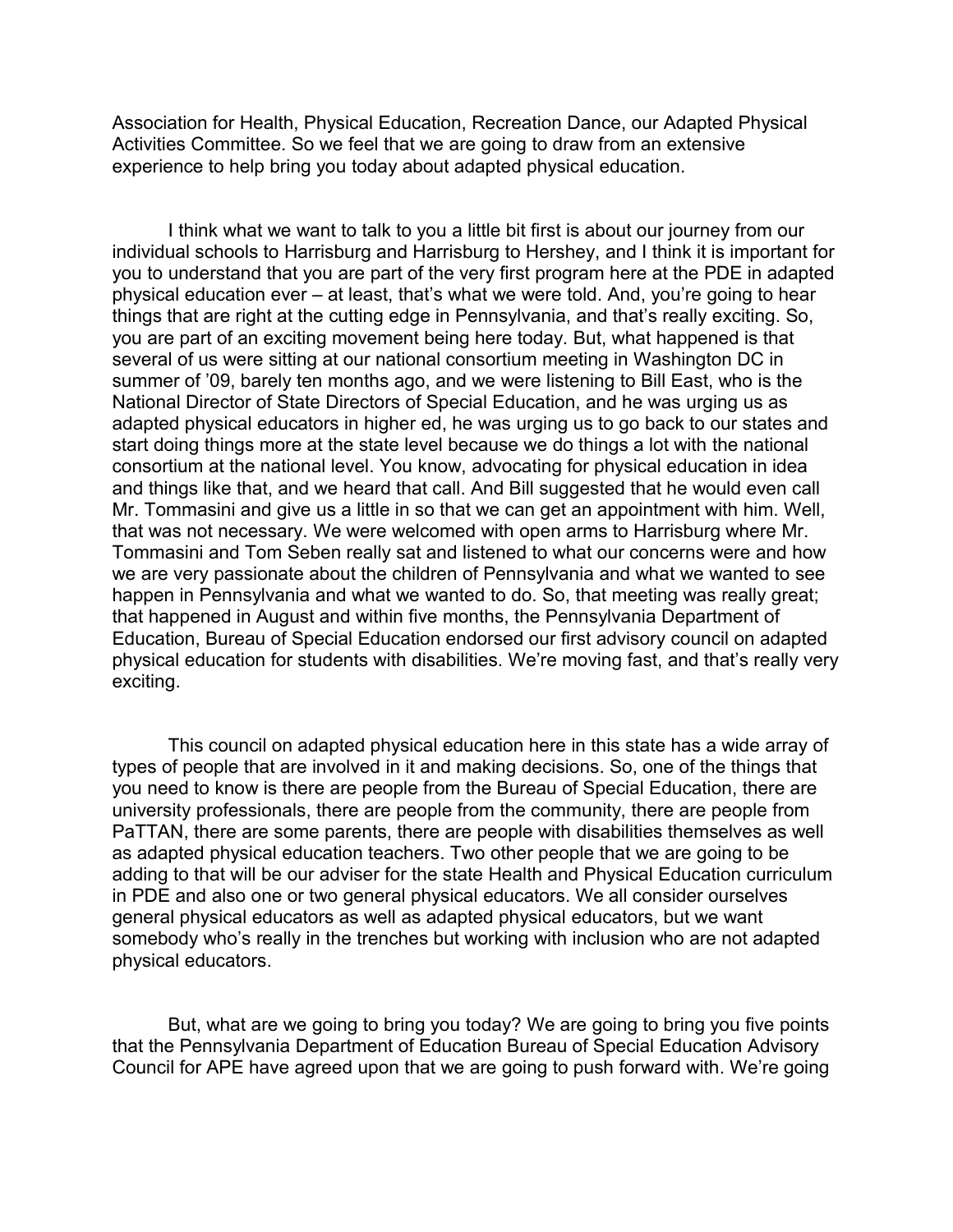to describe those points to you, and then we are going to also be talking about five future points that we are going to be putting on the table and seeing how our advisory council would like to work with those things. So, we're going to be talking to you a little bit about physical education for students with disabilities is a direct service in a definition of special education idea. We're going to talk to you about that physical education should be especially designed or adapted if a student with a disability is not safe or making progress toward the Pennsylvania Academic Standards in health safety and physical education.

We're going to be talking about that being successful – successfully included in a general physical education class – means that students are educated with typically developing peers, support services are brought to the gym, the field, the pool, and that students are meeting or exceeding their IEP goals and/or the Pennsylvania Academic Standards for health safety and physical education. And the two other bullet points we're going to be individually talking to you about in a few minutes are things like that adapted physical education is a phrase that we use, not adaptive, and also that during physical education, students with disabilities should be physically active. Those are the points we are going to bring to you today individually in a few minutes.

But, before we go any further, we would like you to know that we hopefully have saved time for questions at the end of our presentation, and we would love if we kinda brought those points together at the end instead of in the middle of the presentation. And, also, we would like you to know that we have a table in the exhibit booth; so, if you have specific – in my district, in my class, in my school – those would be great things to bring to us at the table instead of maybe out loud here. Here may be a little bit more general questions or clarification questions, though some of us will be at the table in there right across from Ostel's Therapy. So, that's where we'll be for the rest of the day and into tomorrow. So, that would be great. We also have a running presentation at the booth that you can take a look at and some handouts.

How many of you are parents of children with disabilities? Thank you. How many of you are administrators in education? Thanks. And how many of you are teachers? Thank you very much. This gives us just a little click to where we, where we make sure that we are going with this.

We have two main objectives for this presentation, and that they are to raise awareness and to increase knowledge of basic concepts of adapted physical education for students with disabilities. That is what our council and Mr. Tommasini has asked us to be our first step in bringing this to State of Pennsylvania – raising awareness and increasing knowledge of basic concepts of adapted physical education. And now I would like to have Dave Lorenzi talk to you about point one.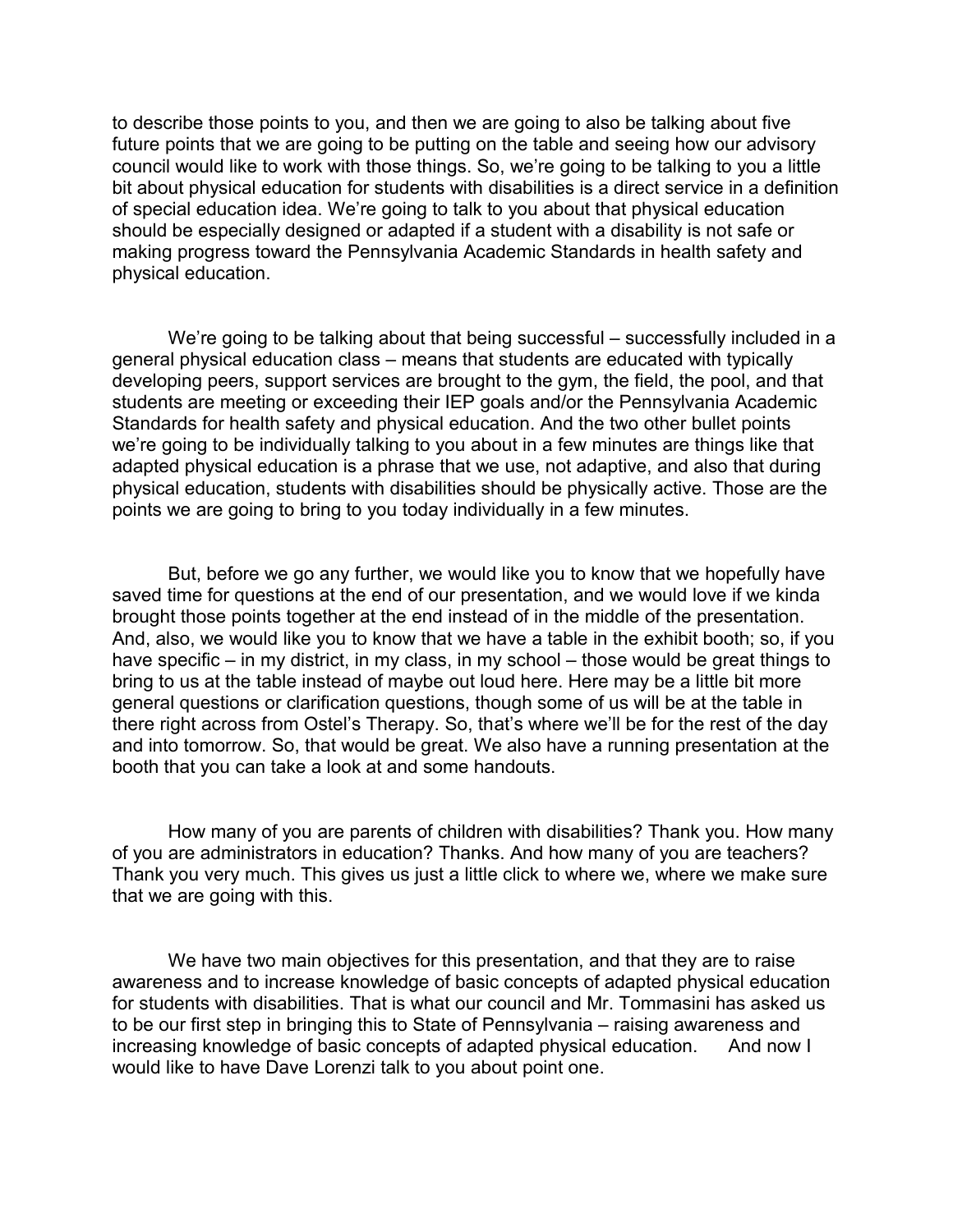DAVE LORENZI: Thank you and, as Monica said, thank you for attending and your interest in physical education and adapted physical education. So I am going to get things kicked off with point number 1. It's a pretty straightforward point: Physical education for students with disabilities is a direct service as part of the definition of special education according to IDEA and subsequent revisions, and a common myth that still proceeds is that it is a related service, so I hope to clarify that. Since everyone in the room I am sure is very familiar with the legislation, I'm not going to go through that, but I did want to point out something that you may or may not have been aware of is that fact that the death of physical education was specifically defined in the original law 94.142. So, as early as 1975 physical education was put into the definition, and I am going to show you that definition in a moment. We have discussed this; we were rehearsing our presentation, and I thought I would throw it out there. Does anyone happen to know how that definition got in there? Anyone ever hear any stories or anything related to that? I didn't know myself. I asked the question; in my defense, I had to defer to my more senior colleagues. So I had to ask a little bit about the history. So, I'm gonna have Dr. Arnhold answer that question for you.

ROBERT ARNHOLD: Well actually, I think I know the answer to the question of why physical education is the only academic study listed under the definition of special ed. I'm gonna to ask Monica because her reason – rationale – is a lead up to what I'm going to say. So I think I'm gonna let Monica say that first.

MONICA LEPORE: Well, we heard through the grapevine that there was a letter-writing campaign about many, many parents – like, you know, remember Miracle on 34<sup>th</sup> Street where they were trying to prove there was a Santa Claus and all these letters came in? Well, we heard that there was a parent letter-writing campaign around the time when 94.142 was being put into place and that the thousands and thousands of letters appeared on the desk of the congress people saying that we need to make sure we don't forget the physical aspect of our education of kids with disabilities. So, that is the rumor that I heard.

ROBERT ARNHOLD: The rumor I heard and the one I kinda believe, in the past couple of years, the several years I've worked closely with Special Olympics International, we've worked on a project call Camp Shriver, and Eunice Kennedy Shriver had developed a summer camp program in 1962 before Special Olympics was even developed, and back about four years ago she wanted to revive that program. So, she asked Slippery Rock to help develop a curriculum in a train-to-trainer model for all the coaches at the camps all over the country. So we spent two weeks working at her home in Rockville, Maryland, and training all these coaches and directors from all over the country. I got to know her a little bit, and if you know Eunice Kennedy Shriver, she is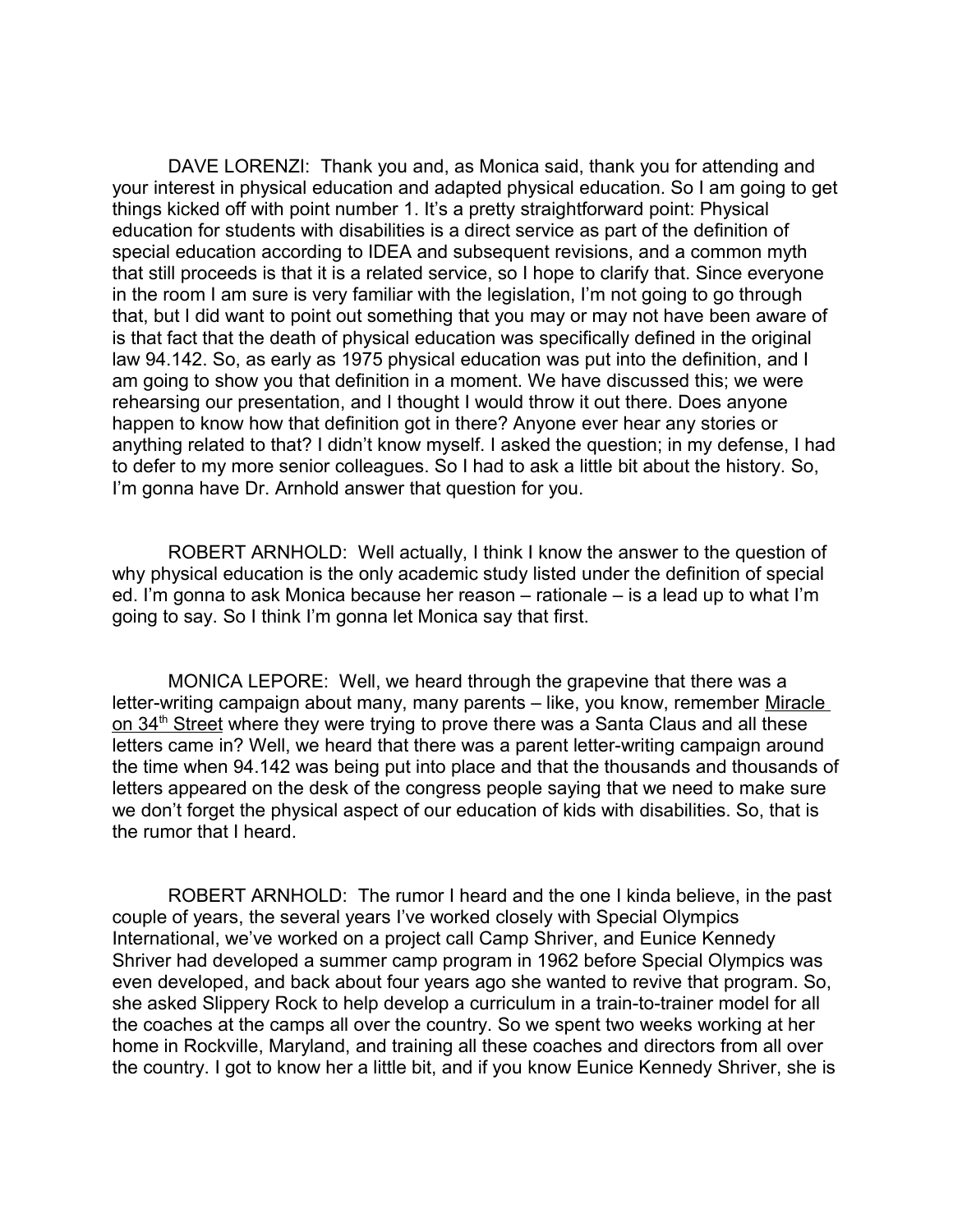a very powerful woman. The story I heard was that Mrs. Kennedy Shriver got out of her chair, wherever she was sitting on that particular day in 1974 or 1975, walked into the capitol and walked over to some very important, prestigious legislator and sat down on the corner of his desk and said, "I want P.E. in the law," and she got up and left. I think I believe that story more than the letter-writing campaign. Okay, that's the two stories we heard anyway; there might be more, but that's what I believe.

DAVID LORENZI: All right, thank you! The reason why as physical education professionals we find it so interesting is our profession we've traditionally had to fight for our own credibility and we have been, you know, marginalized, so it's kind of ironic that we were the one content area that ended up getting defined in the law. But, the last point I want to make before we move off the legislation, not only was the law specifically defined in 94.142, it has remained through the subsequent revisions as well and it's presently in there. So, this is what it looks like. This is how the definition reads in the law. It includes physical motor fitness, fundamental motor skills and patterns, skills in aquatics, dance, individual and group games and sports including intramural and lifetime sports as well. And then they list some other terms that are also used as well, such as special physical education, adapted physical education, movement education, and motor development. So, that is the law. It's very specific and it is, indeed, in the Federal Legislation.

So, to wrap up and not belabor this first point, again, physical education is considered a direct service so the general physical education teacher is a direct service provider along with an adapted physical education teacher and a classroom teacher, special education teacher. Things like occupational therapy, physical therapy, therefore, should not be substitutes for physical education because those are considered to be related services. They certainly can be provided in addition to physical education but not in lieu of physical education taught by, you know, a certified teacher. Okay? And that is bullet number one. I will pass it to Dr. White.

GENE WHITE: Thanks, Dave. Dave mentioned some of our marginalization; this has come through a lot of our own doing and these points today put an awful lot of pressure on what the physical education teacher needs to do, not so much what the kids need to do. But, we believe physical education shall be adapted or specially designed to the student with disabilities is not making safe or making progress toward Pennsylvania's Academic Standards for health and physical education. Chapter 4 of the school board code is that there are established rigorous academic standards and assessments to facilitate the improvement of student achievement of all students, and that comes into play for students with disabilities as well. The definition of academic standard – what a student should know and be able to do at a specific grade level – the achievement of these standards need to be assessed.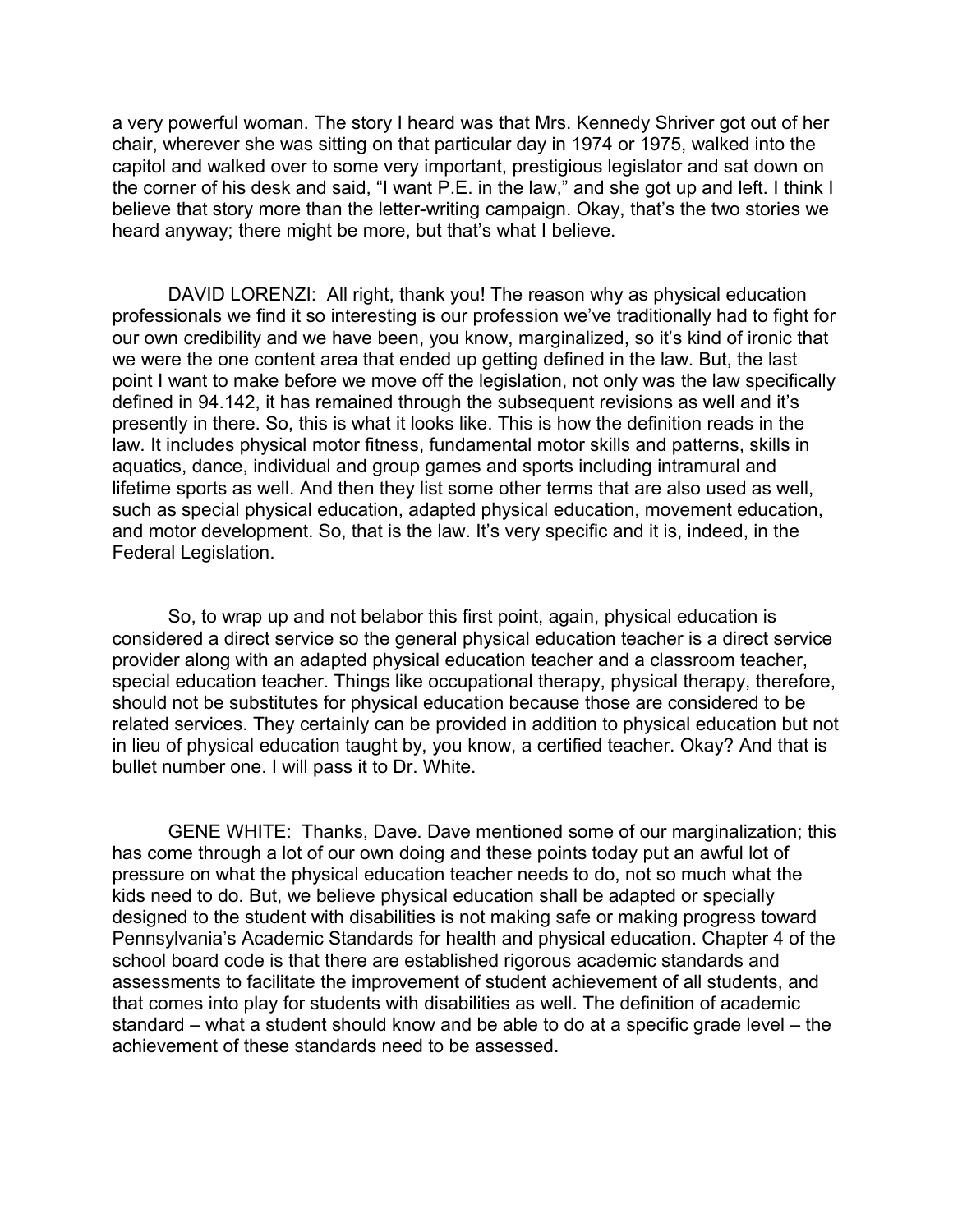A couple examples, there actually are academic standards for health safety and physical education. I often have a lot of colleagues ask me, do you really have standards, and yes, we do. A couple examples of these are that by third grade students would be able to recognize and use basic movement skills and concepts, that they can run, leap, hop or some variation or modification thereof depending on the child's situation, non-locomotor movements that they can understand and describe, bending, stretching, twisting over, under, beside; all these build the case for – by sixth grade – children being able to explain and apply basic movement skills to perform movement sequences in advanced skills, so maybe they can take these individual motor skills and begin to play some games and participate again at their level.

This information in the hope that by the end of this, a student can evaluate and engage in their own individualized activity plans that support personal fitness goals and personal activity goals, again, that promote lifelong participation. But the emphasis is on the teacher to show students ways that they can enjoy and do any of the activities; they can stay fit at their level with modified adapted programs. One that I think is standard that's very important – I've checked the other areas of Pennsylvania's curriculum – and I think that physical education is the only area that addresses what we often call our prosocial behavior standard. I haven't been able to find it, really, in any other area of the curriculum. Skills such as leading and following, being members of a team, communication, taking a look at the effects of positive and negative interactions that occur in group work and physical activity, peer pressure, group development all situations that kids with disabilities need to be a part of. They are often placed in physical education for the socialization opportunities, and this is a standard that directly impacts that opportunity.

What I would like to see for our students is that they can assess and use strategies for enhancing adult group interaction as sure your areas of curriculum that go on for a lifetime, so in physical activities but also in any interaction that occurs in life. The key content in this standard is the acceptance of diversity and, in this situation, diversity simply meaning differences, not racial or ethnicity but just differences among people and that through activities these come to be respected. The achievement of those standards need to be assessed; physical education often is great for their motor skills testing and taking a look at how kids move, but we also need to be creative enough there is actually what's called Brockport Physical Fitness Assessment that is the traditional assessments of physical fitness that had been adapted for people with disabilities but also, as you know and I'm sure you're working on in your classroom group portfolios, picture portfolios, verbal answering of tests, not simply rules – how big is the court? And how round is a basketball? would like to go into point 3 then with Dr. LePore.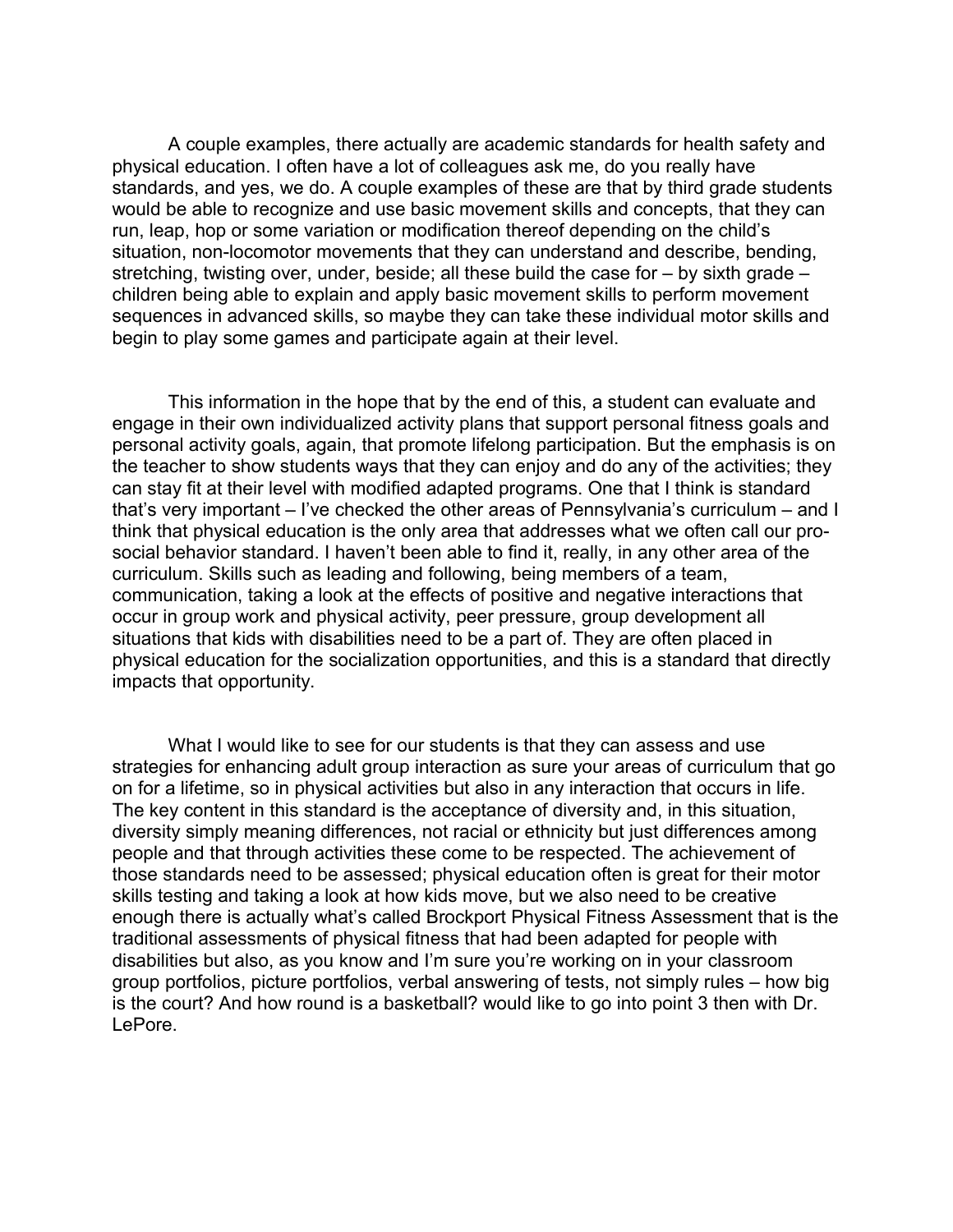MONICA LEPORE: Thank you. I think that there is a possibility that we can have a whole day just on trying to talk about what successful inclusion means. We could probably talk – have a 3-credit course – just the phrase, "What is successful inclusion?" As an advisory council, we have come – that large group of people from all different walks of education – have come to an agreement that being successfully included in general physical education class means that the student is educated with their typically developing peers, has the support services necessary in the gym, the field, the pool, the court, wherever we're holding that academic subject, and they're meeting or exceeding their IEP and/or the curriculum goals. So, what this means to us is that students with disabilities are included based on assessment and that can be a radical notion. It is based on the multidisciplinary team's discussion of the appropriateness of the general education placement. And now we know that we have several questions when we meet as a team based on the Gaskin Agreement that we have to answer when we are looking at inclusion. So, we need to ask those questions and we need to answer them based on physical education, and sometimes that's different than what is the inclusion in the general education classroom for other types of work. Physical activity is different from the cognitive activity, and we need to make sure that we look at that and not say, well, they're included all over here so we should just include them over here. So, I would like to suggest that being successfully included in physical education, a general physical education class is based on assessment, it's based on a multidisciplinary team discussion of the appropriateness, it is based on bringing the services to the gym and it is also based on the concept of safe and successful participation. Now, what do we mean by safe and successful participation? Okay?

I really like doing presentations because I get to show pictures of my kids, too! That's always a cool thing. Katherine needs to be emotionally safe in her general physical education class. In order for Katherine to feel like that she can put forth the effort that is needed, no one's going to bully her, no one's going to say, 'you have a helmet on? What the heck is that?' That there needs to be an emotionally safe environment that all of us create. We do that in general in our schools, in our classroom, in our groups; it's very important in physical education for students with disabilities to feel emotionally safe. And we will talk a little bit more about that when Bob Arnhold talks about his points. Of course, we need to have physical safety, and if you want to know the easiest way when we're looking at physical safety, we're saying the easiest ways to look at, you know, is a child getting hurt? But it's a little bit more than that. It's the prevention of injuries. It's risk management, it's knowing the teacher knowing okay, I have a student who is seizure prone, these are my things that are in my head, here's my procedures, here's a child with atlantoaxial instability, these are my modifications when we're doing tumbling, so it's not just safety. It's individual safety. I have a student with cerebral palsy, and they have a startle reflex. What's going to happen when they're walking around in general space and the whistle blows? Those are things that are beyond the general physical educated on a daily basis, the things they think about; they need to think about more things. So, a student needs to be safe emotionally and physically in physical education as part of what is safe and successful.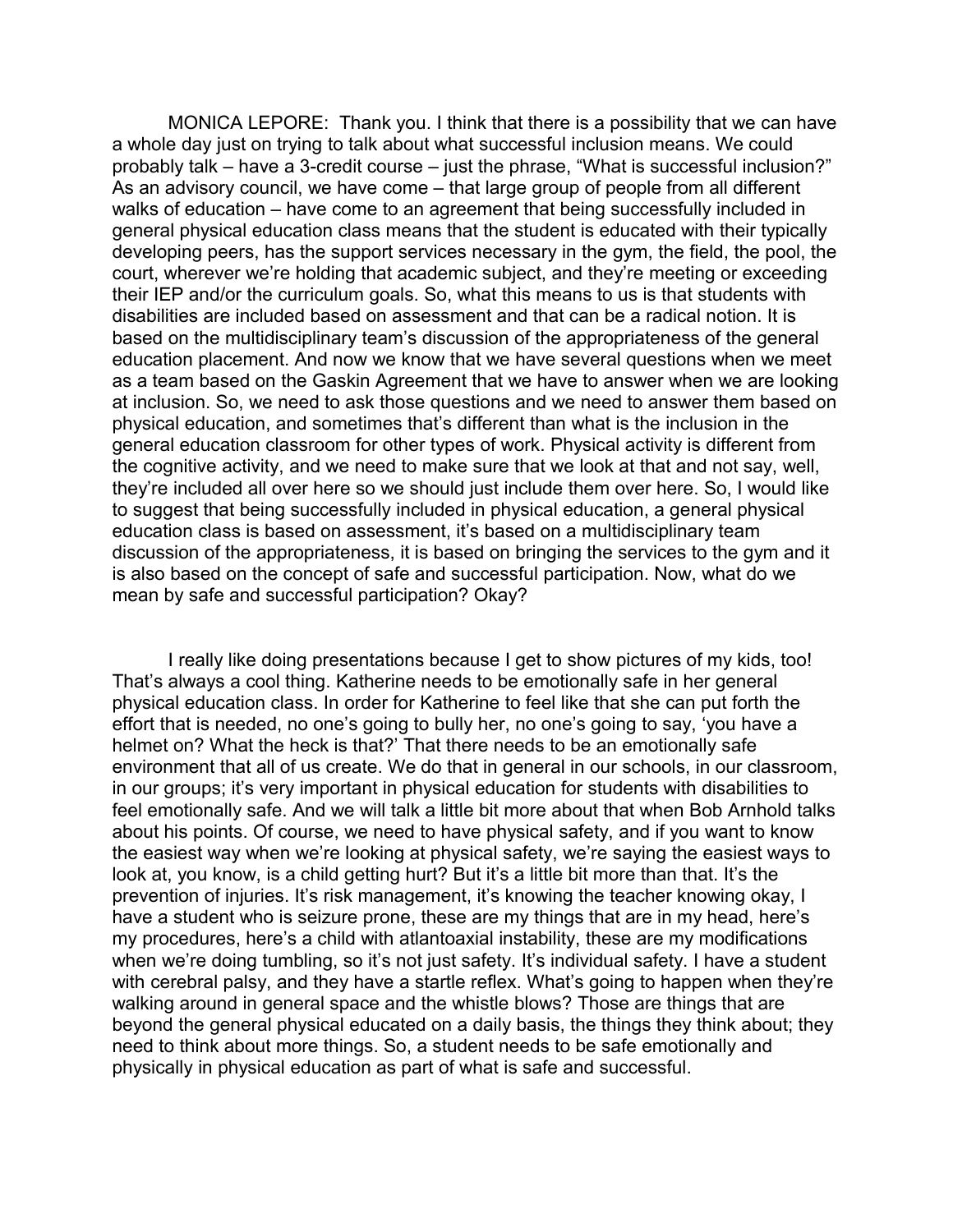What does successful mean? That's, again, we could probably have a 3-credit course that goes on for 45 hours in what does successful participation mean in inclusion settings in general. But we have come up with the fact that successful participation in general physical education – it's not just the kids are busy, happy and good. Busy, happy and good, I'm not sure if you've heard of it in some of the areas that you study, but in physical education that's a common term that we use to denote that nothing, no learning happened. Okay? That somebody rolled out the ball or asked the kids what they wanted to play today. Kids that are busy, happy and good without learning – now, of course, we want kids to be busy, happy and good all of the time, don't we? But that's like a euphemism for, 'you didn't learn anything in physical education.' We don't want them to just be busy, happy and good; we want them to be busy, happy, good and have learned something, had been in academic learning time during that session.

So often times, you know, I will ask my students as they're learning to become teachers who are better at inclusion, I ask them, 'how did the lesson go?' and they were like, 'it was great, everybody had fun.' So I think that physical educators, they grow up, and when they come to college, we have to like nail them on the head, and we have to tell them things like um, 'you know, fun isn't like in the standards; that fun is something that we include so that they'll be motivated to work toward their IEP goals or standards, so can you answer the question again? How was your lesson?

I had three students achieve the class goal. Thank you! Okay, great! So I want you to know that just being busy, happy and good is not enough. And when a kid is busy, happy and good, it needs to have and has learned or is in the process of learning or they were introduced to. So, that's something that…We have two girls here that were attempting to read a task card, which was part of the goal of that particular instructional setting. We want you to know that successful participation and progress in the general physical education inclusion class has to do with meeting goals. So let's ask ourself, 'Is Katie meeting her IEP goals during this inclusion unit on basketball?' Well, we can't answer that here because we don't know what Katie's IEP goals are or if she is working toward the curriculum or not. So, these are just kind of random, out-there questions. Actually, this is one of my favorite pictures of all time because if you can see that there's a red standing basketball hoop – that was the adapted hoop – somebody put an adapted hoop on the adapted hoop. That is my favorite picture of inclusion physical education. The adapted hoop on the adapted hoop. Okay? So, is Katie meeting her IEP goals during this inclusion unit on basketball? Is she meeting the class goals? And, which hopefully means that she is meeting school district curriculum in physical education, which hopefully means she's meeting the Pennsylvania Academic Standards for health safety and physical education. And, my thought here is if she is not meeting any of those and she doesn't have any other physical education like adapted P.E. besides that, then we need to have a discussion in a multidisciplinary team about what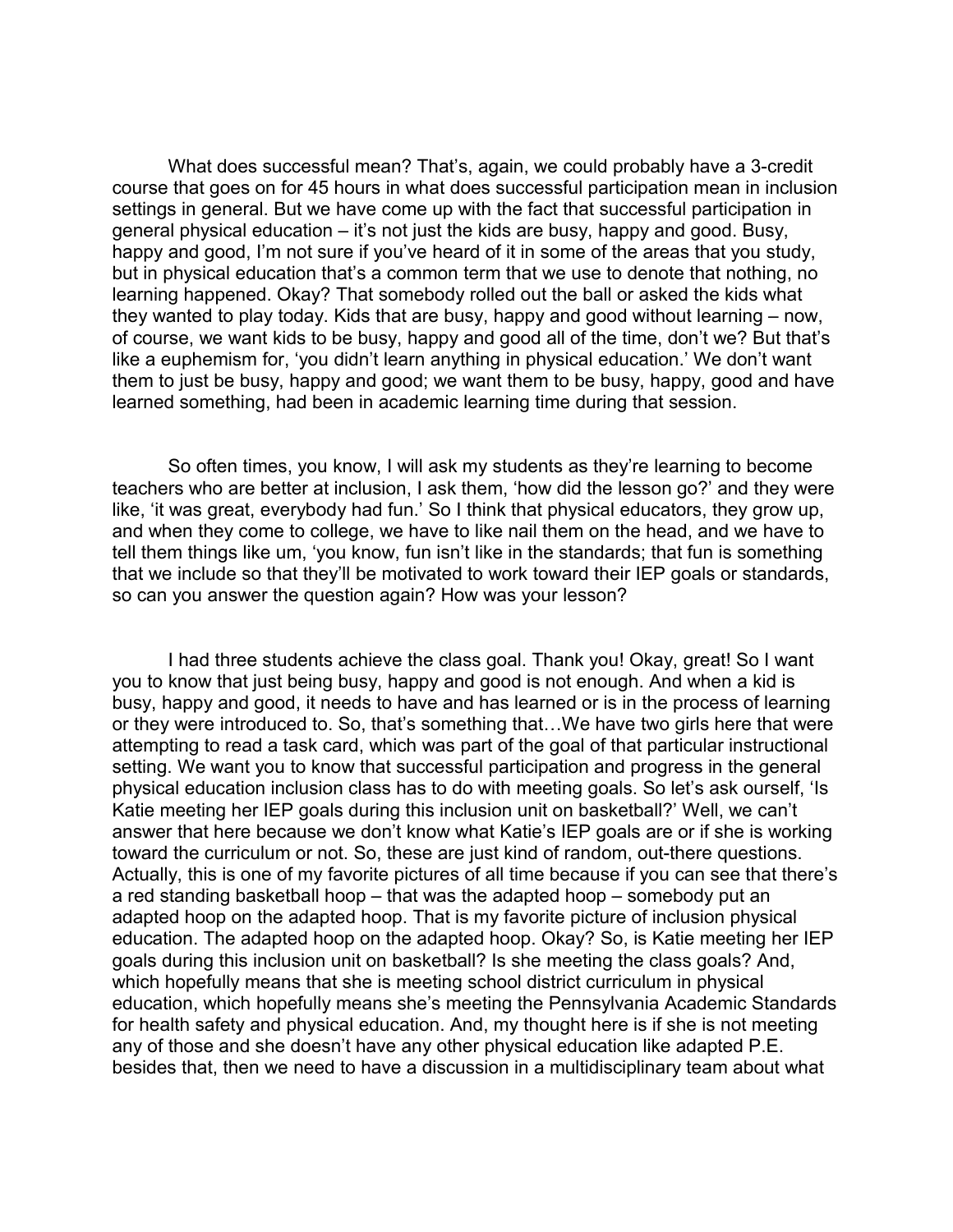are Katie's goals and what are our expectations and things like that. So, I think that the answer is, no, she's not meeting any of her IEP goals here. No, she's not meeting any class goals. No, she's not meeting any curriculum goals, etc., etc., we might need to come back to the table and say, 'What is our purpose here for Katie to be included in general physical education?' Because if you're going to say it's a social thing, well, she's meeting her social goal then. Is she meeting a goal? So, I think that's something we need to think about. I'd like to reintroduce you to Bob Arnhold, and he is going to talk to us about point 4 and point 5.

ROBERT ARNHOLD: I'm going to give you an assignment. Like I started off asking you earlier, explaining to you earlier. When you hear someone use the words my child, my student, my son or my daughter is enrolled in adaptive physical education, I want you to correct them and say, no, they are enrolled in adapted physical education. Adaptive is a term we use about behaviors. We have adaptive equipment, adaptive technology, adaptive behaviors, but what we do in physical education is adapt the rules, boundaries, equipment, court size, you name it, to meet the child's unique needs. So, we are adapted physical education not adaptive. So, I want you to e-mail me in the next week or two how many people you've been able to help learn the proper terminology of adapted physical education when you meet them in your school. Thank you.

All right, now the last point that the council has agreed upon out of the 10 we have started with, is that during phys ed classes, students with disabilities should be physically active. That is very challenging sometimes. The designation of students with disabilities as timers, scorers, line judges and officials is really not appropriate. We've all seen that, and we've all been there where the child's delegated or relegated to the sidelines. You keep score, Billy; Janie, you blow the whistle when the ball goes out of bounds. That's not really physical education; that's not meeting her unique goals. Sidelines is not the place for any child any time, we don't believe, for the child without or with a disability. Children should be vigorously and physically active during physical education class, and some of those conditions to provide active environments include, going back to what Monica said, was an appropriate placement of a child in the phys ed curriculum.

Safe and successful environments for all children – I was at an in-service in Western Pennsylvania. I won't name the school, but the principal of the school said, 'We include every child all the time; we're meeting the letter of the law.' So, okay, give me an example. And he said, 'We have a fifth grader, a boy with a head injury, so if he gets hit in the head he could die, but he is included in regular phys ed.' I said, 'Well, what do you do?' 'Well, we play shuffleboard and we do chess and we do checkers, we do this and that.' And I said, 'Wow! What a crummy program that is.' I said, 'That's not meeting the safe and successful needs of the child with the disability or the multitude of kids without disabilities.' Can you imagine all those fifth graders from first grade, second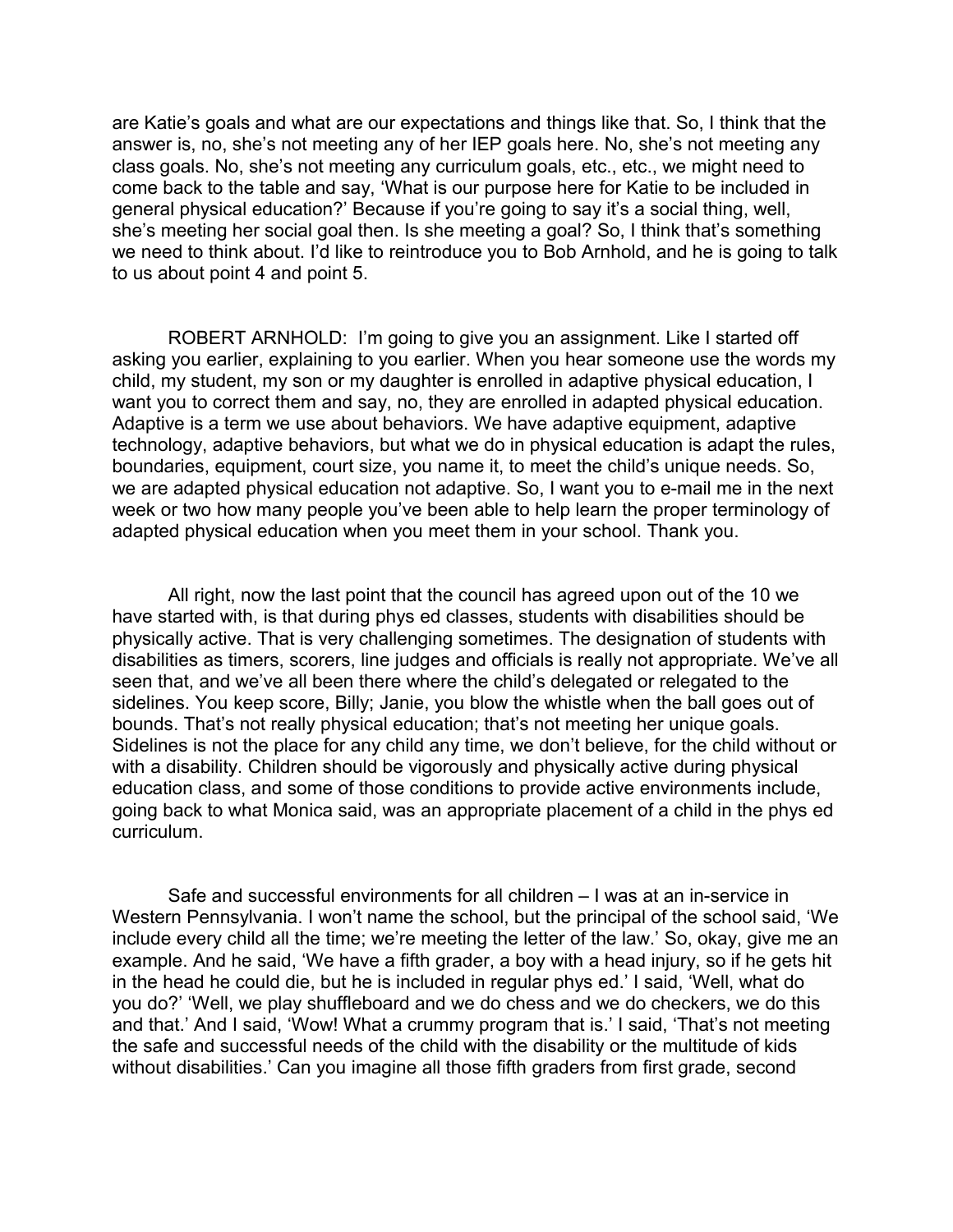grade, all the way through high school never kick, row, or bounce a basketball or hit a baseball because they have to adapt it for the child with that head injury, brain injury. So that wasn't an appropriate setting or safe or successful setting. The curriculum we should be sure is developmentally sound so that children are physically active in the environment, and it should be age appropriate activities for the child throughout the school years.

This is a very hard concept, this next one. I know it's very, very challenging. Physical education teachers and P.E. directors and principals have to really be creative here and think about how placement can be fluid and dynamic and shift from one environment to another, maybe fully integrated in one week, maybe semi-segregated the next week, and maybe pulled out the third week. And that is havoc on school districts; I really understand that, but that's really where we need to be looking. Physically active is also a relative term based upon the child and their individual needs. Some children you probably know of, they're severely physically and intellectually involved and are in a wheelchair. Well, they're not going up and do the shuttle run, but there are ways of getting them physically active at their level. You don't want to maybe have them do a 50-yard dash if they're able to push a wheelchair to measure speed, maybe a 20-yard dash is more appropriate for someone in a wheelchair or a 10-yard dash propelling a wheelchair is much more appropriate to a 50-yard running dash for some children. So it is a relative term based on the child's individual needs and their disability.

I'm going to show you a little video clip; there's music with this, but this team didn't think it was appropriate, so we're not allowed to play it. Of course, this is probably a volleyball unit with stations around the gym, and there's a child with pretty significant disabilities, an adapted teacher and some other students without disabilities at that station working on probably setting a volleyball. And, of course, it's buffering. So, maybe that's physically active for the level of that child's disability – it's better than being on the sidelines blowing a whistle and keeping score. Okay? You get the point.

Okay, I think Monica is going to finish this up here with some comments about where we're heading and where we are going to be going in the next couple years with this group.

MONICA LEPORE: I hope that you enjoyed the small video clip. I want to thank the school district of Lancaster for allowing us to show that. Joann Judge (sp), who is part of our advisory council, submitted that as one of the videos to win an award for everyone can from our national organization. And although that didn't win at the national level, it sure won in our hearts, and I'm hoping it won you over in terms of partial participation and things like that, meeting his IEP goals. I mean, Joann is able to bring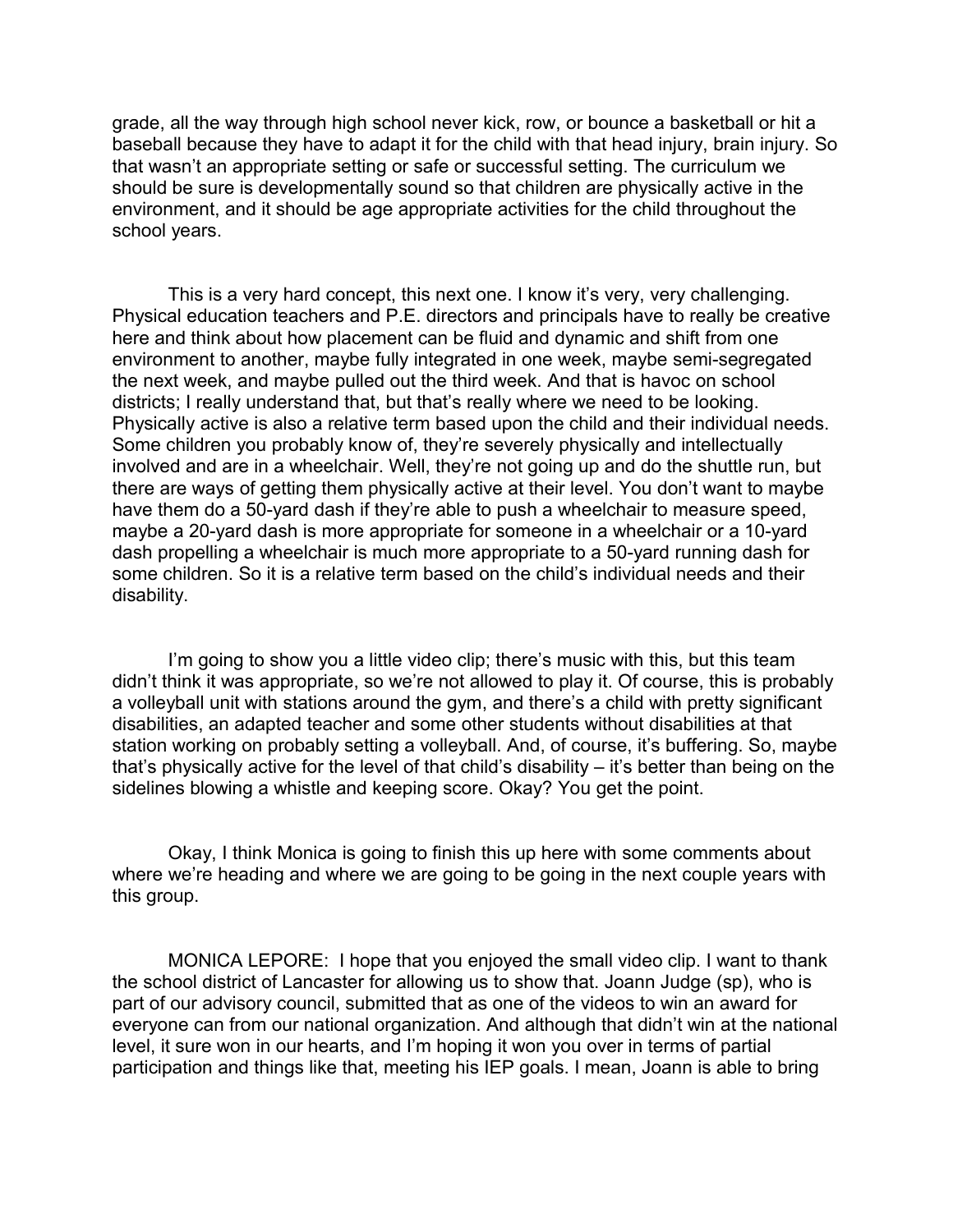her guy into the general physical education class and be his adapted physical education teacher during the inclusion class with a general physical education teacher teaching the class, and so, you know, we wanted to bring that forward to you.

Okay, we have several other things that we would like to talk to you a little bit about before we open this for questions, and I just again wanted to remind you that one of the things that we're trying to do here in this state is to, you know, open up the doors for more students with disabilities to make sure that we are providing quality physical education to meet goals and for that child to be able to graduate from a Pennsylvania school and have lifelong skills in the area of physical activity, physical education so they can transition to community living and recreation where they're going to be after they leave us in the schools.

So, we're looking at the future. We have a meeting that's coming up in May. What's going to be the next thing that we tackle so that all of us can start to digest some other things? What are some other states doing? So, I am going to show you five more bullet point, five more points that in the next two years the advisory council is going to tackle.

We are looking at what are other states doing? Thirteen states in the U.S. have what's called endorsements in adapted physical education where you have to have a certification in health and P.E. and you have another endorsement on top of that. So, that's what other states are starting to do, so that might be something in our minds we take hold of. But, that will be put on the table. We're not suggesting that these are things we've all agreed upon; these will be on the table.

We are going to be looking at what Pennsylvania is currently doing. So, in the next six months, don't be surprised – administrators in here – if coming across your desk are things that are going to be related for you to tell us what you're doing in the districts so that we can help you if you need some help. If you are currently fully serving students with disabilities in many different parts of the continuum of supports and/or placements in your district, you know, tell us about that. If you have some things like, it would be really nice – I think this is where we should be going – then you'll be able to tell us in your survey so that we can talk to Mr. Tommasini and let him know where we are, so then we can see where we might need to go.

We are definitely looking at national trends in adapted physical education. The four of us are very tied into what is happening at the national level. We are a small group of people adapted physical educators. We talk about everything – what's happening in your school, what's in your district, what's in your higher ed school, what's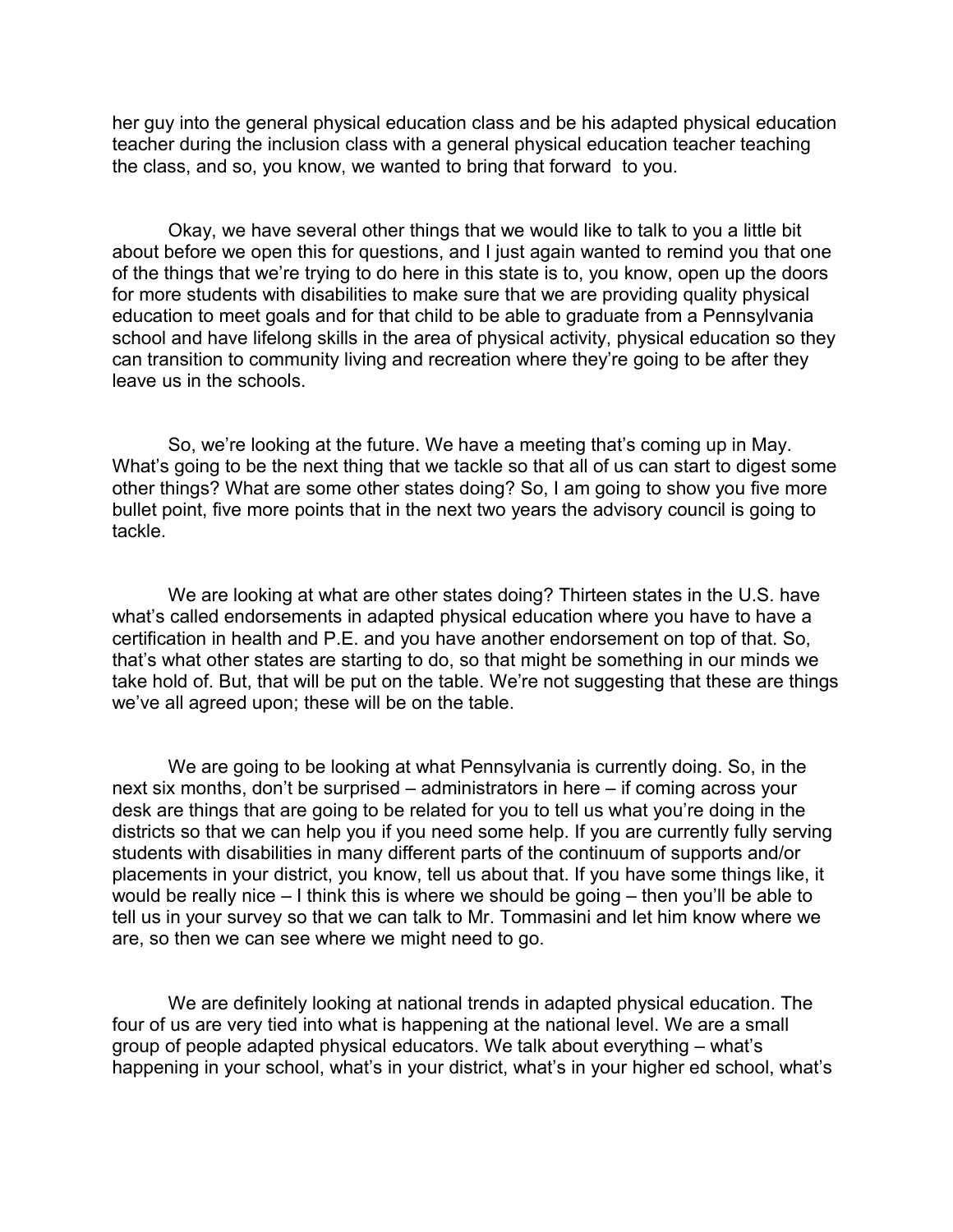happening in your IU for us? I think those are things that we need to look at, so we need to look at some trends.

So, what are some things that we kinda are starting to think about to put on the table for discussion. Well, how about this statement? All students with disabilities – I think I have to make sure that you realize that we have not agreed on these; that these are things that we would like to put on the table with all those people. All students with disabilities who are eligible for special education should be assessed by an adapted physical educator who's highly qualified and then placement is discussed by the team to insure that general physical education is appropriate, that the supports that are needed in the general physical education are there, are discussed, and are on the IEP and are appropriate, and if the general physical education placement is not appropriate, the team decides what is appropriate – what's recommended. So, what is the shocker in that particular bullet point that we'd like to discuss at our next advisory council meeting? Well, all students who are eligible for special education assessed by a highly qualified person to determine their need. So that's kind of the shocker to put on the table.

What else do we want to put on the table? All students who are deemed to have needs greater than can be met in the general physical education class should have a highly qualified adapted physical educator as their teacher for adapted physical education classes and services. So, one of the things you probably need to know is that in the State of Pennsylvania, anyone who is certified in health and physical education, who has a Pennsylvania health and P.E. teaching certificate, can teach adapted physical education. So, the shocker in this is we would like those who have needs greater than the general P.E. class, we want to put it on the table; that we are going to discuss if those children should be served by someone who is highly qualified in adapted physical education. All students who have significant modifications to their physical education environment or curriculum or they have specially designed instruction in physical education or a separate adapted physical education, we would like to put on the table that those children, those students, have goals and objectives on their IEP written by a highly qualified adapted physical educator in the area of physical education.

We also want to put on the table that all Pennsylvania IEP forms should go back to what we used to have, which is a designation that has general physical education, adapted physical education both because right now there is no place to denote if a student has adapted physical education except if you throw it in related services, and that's not where it belongs. So we would like to bring that back and that is going on the table in the next year at the council meeting.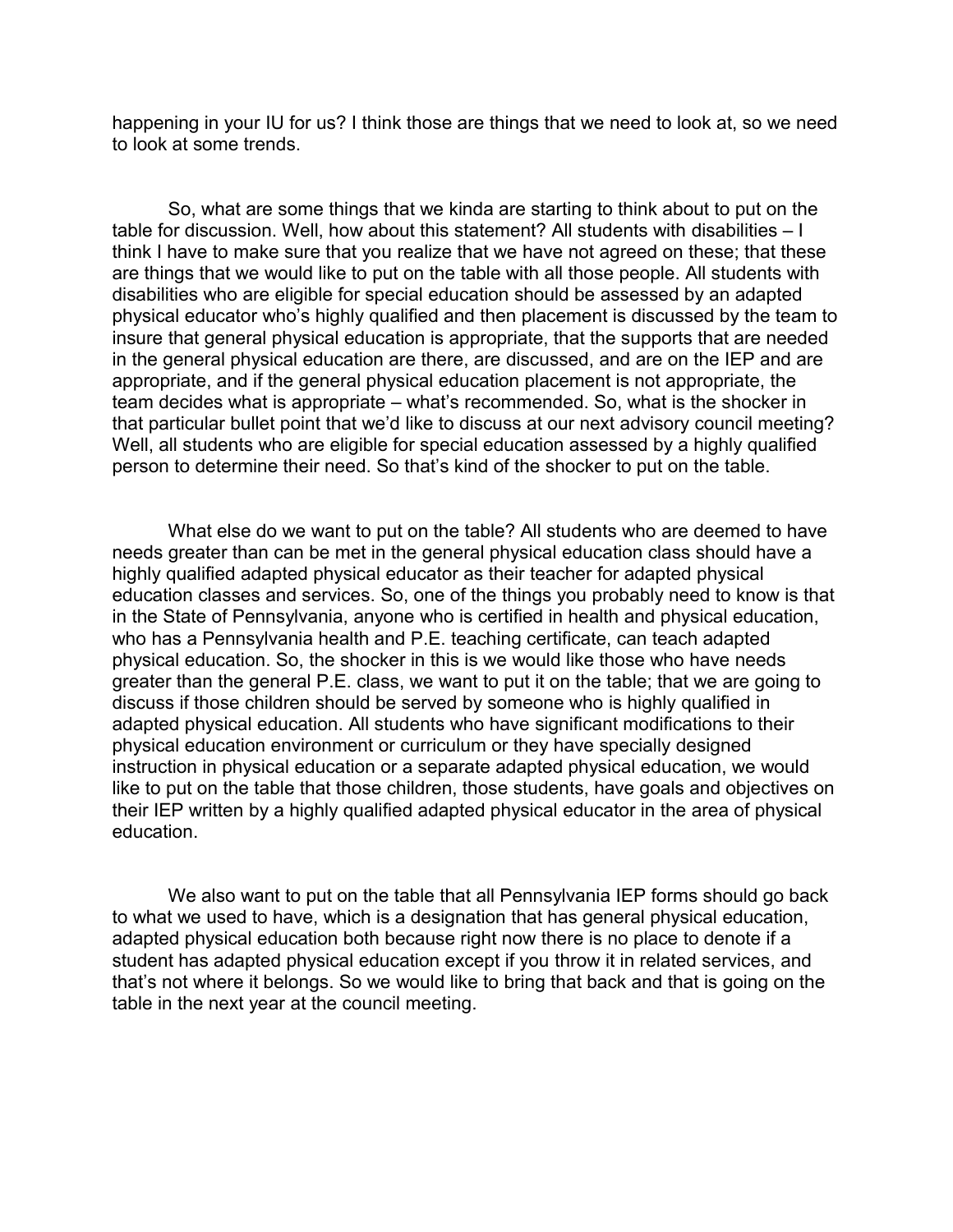Now, this is very long, but basically what we want to talk to you is to say that on the table for discussion, we would like the council to discuss that at least one person in each school district meet the highly qualified designation– that I'll talk to you about – from our national organization and then pass the national certification exam in adapted physical education so that there is at least one highly qualified person in each school district that would be the person for them. We are not suggesting that this has to be hired from outside, another person; we're suggesting that at least one person in the school district.

Again, these bullet points that we're suggesting are gonna just go on the table. We're not suggesting that this is the way it's gonna be. We're not suggesting that anything except these are trends from around the country that we'd like to bring for discussion here in Pennsylvania. So, those are some things, and we want you to know before we finish up here in a few minutes that our national organization, the American Association for Physical Activity and Recreation has published the position paper, who are highly qualified adapted physical educators, and we would like to put this on the table for discussion here in the State of Pennsylvania. The criteria include having a bachelor's degree in physical education and a state license to teach physical education, 12 hours of course work in studying the needs of students with disabilities with nine of those credits being in adapted physical education, and 150 hours of adapted physical education teaching experience supervised by a certified adapted physical educator. So these are things, the last five bullet points, are things that we are going to be bringing to the table as we begin our foray into the wonderful world of education here and adapted physical education in Pennsylvania.

Now, we are not suggesting that there is no adapted physical education here in Pennsylvania. We're suggesting that we would like to open the discussion on what is going on in our IU, in our districts, how we can help you if you need help, and to bring up things that are happening – trends throughout the country – because we know for a fact that, you know, the buzz words that are in physical education and in special education and in adapted physical education, need to be brought to the table and hear what the people, what our teachers, our administrators and our parents in Pennsylvania here have to say about this particular area.

Before we open this up to some more discussion and some questions and maybe general comments by the audience, we really want to thank John Tommasini for not only, you know, inviting us here but being so supportive of the timing for bringing adapted physical education more to the forefront in Pennsylvania Department of Eduction, Bureau of Special Education; Tom Seben, who has been part of us from the very first meeting also working for the Bureau of Special Education; Janet and Donna from the PaTTAN Office who really are our key people in the King of Prussia Office who are spearheading this initiative; Shirley Black, she is our adviser for health and physical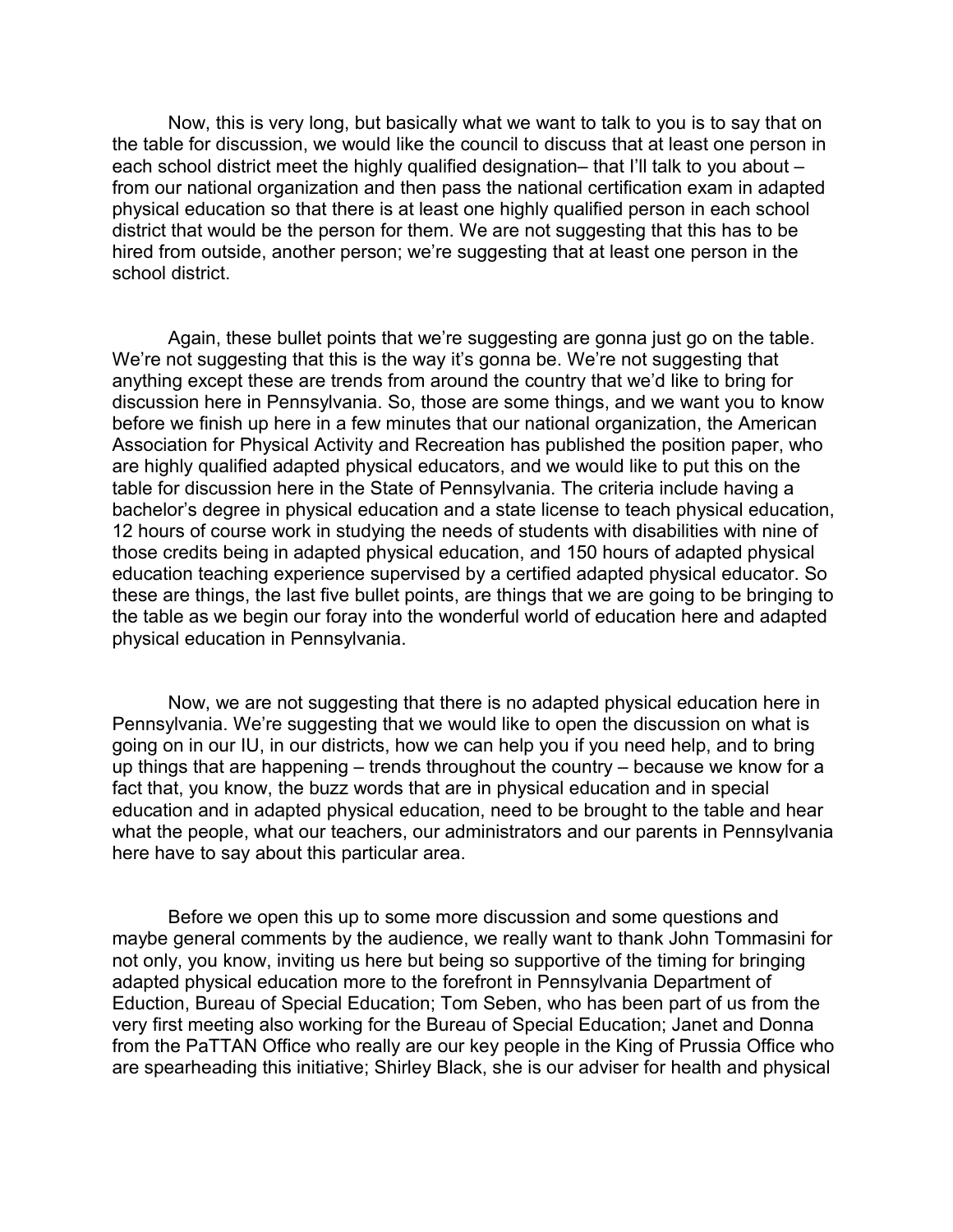education at the State of Pennsylvania Department of Education in the Bureau of Teaching and Learning; and, of course, to you for being so proactive to be here today. I really want to sit with each of you and say, 'why did you come to the session?' I really wanted to do that beforehand, but that would have taken up our whole hour, so we didn't think that was probably very appropriate. But, we really want to thank you today and, Becky, thank you very much for being our facilitator. Should we facilitate the questions and answers then?

We actually have about eight or nine minutes, and if my colleagues would join me up here because each of you, if you decide to answer a question, will have to take our microphone.

Hi, can we help you?

AUDIENCE MEMBER: Inaudible

ROBERT ARNHOLD: I'll start that. At our booth in the exhibit hall, there is an ongoing video that was produced in November of last year and was sponsored by the National Association of State Directors of Special Education. In that video, and there's handouts on the table of the power-point slides, there are checklists to do an audit of your program to evaluate the quality or needs of a school district in serving adapted physical education. They are inside that handout and on the video; it's running constantly, you'll see that being addressed. I can give you a handout; if you stop by the booth later, we can give that to you.

Shall we start over here?

AUDIENCE QUESTION: Inaudible

MONICAL LEPORE: We were being a little bit politically correct here on that particular aspect because of the fact that, you know, we would like to make a recommendation and say, 'we would like one adapted physical educator per "blank" because that would give us caseloads, but we're not quite ready to make those suggestions and put that on the table. One of the reasons is it's scary; it's scary for special education directors, it's scary in this budgetary time for superintendents, and we don't want to scare people away. But, we're with you. We are with you in spirit, and we will continue to move the agenda forward so that children with disabilities continue to have the best physical education that they can in the State of Pennsylvania. But, we're with you in the fact that there's not a chance that we could really cover everything we need to cover with only one physical educator who is highly qualified in the district.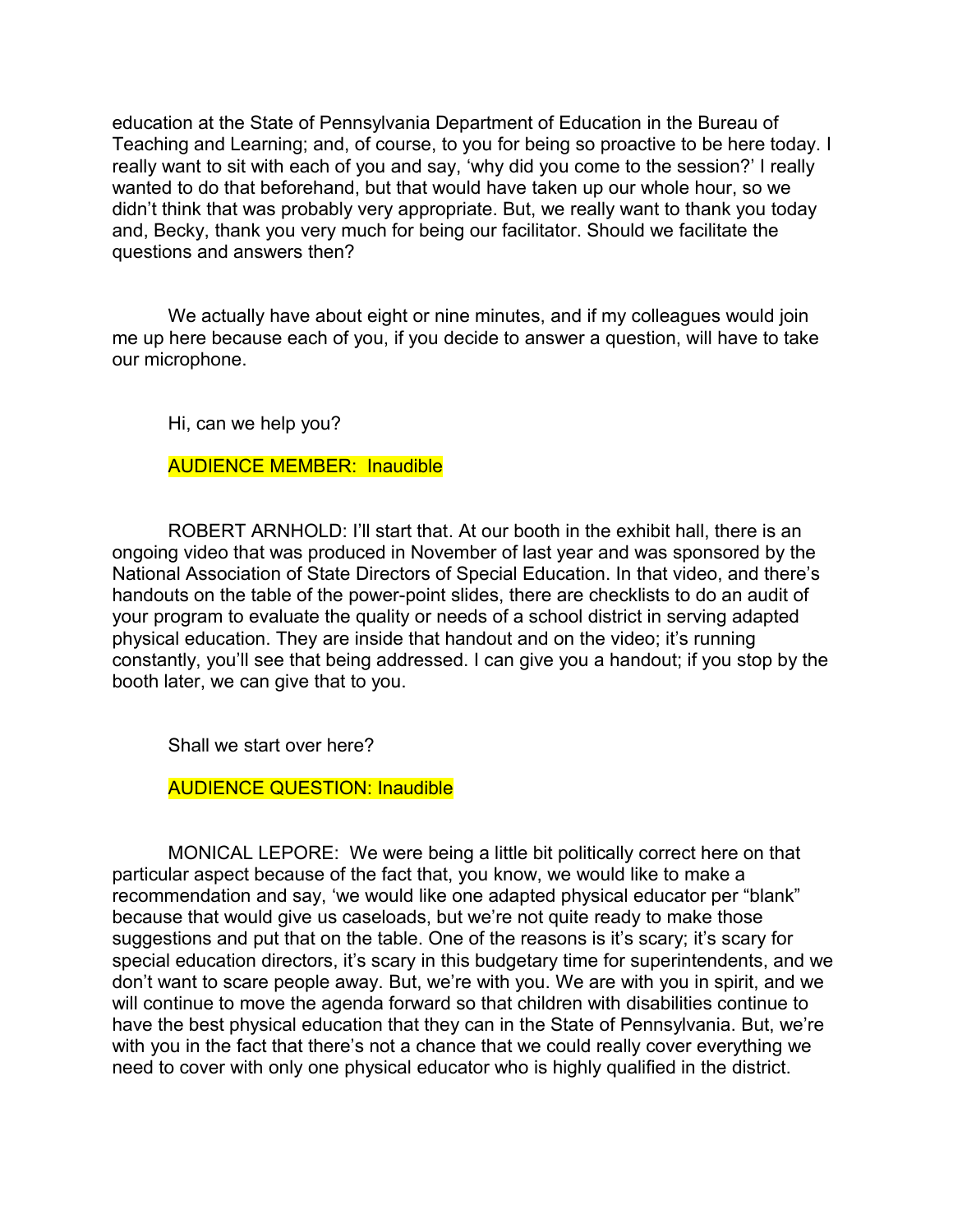We're not quite ready to talk about numbers, but we will make sure that your voice is heard when we bring this to the table. We do have two parents who have the same exact voice as you on the committee and they are not afraid to speak. So, we will make sure that we bring that forth.

I saw two hands over here and then…so we have one, two, three? Four? Okay, great. Please.

## AUDIENCE MEMBER: Inaudible

MONICA LEPORE: That will be a consideration since you just brought it up because it hasn't been brought to the table yet. So, everything that you're – I think what you really need to realize is that we are really just starting, and everything you're saying is very, very important to us. And I know that Janet and Donna at PaTTEN and Becky are part of the group that is going to get your suggestions about these things. If you want to write that right on your evaluation, that would be lovely. That's a really good way that we can collect the information. So, thank you for bringing that forth. At our national level, we had had a grandfathering clause with a national certification. We are not even suggesting that the national certification is the only way that we're going to put this on the table, either. And this may not even fly. So, that's a great suggestion; let's keep hearing more from you.

Yes?

AUDIENCE MEMBER: I'm in a district where you can walk in to any P.E. class and see that video that was going on. I mean, the teachers do an excellent job. Many of them have the qualifications. You know, as the director I should probably know the answer to this, but I don't know how many of those kids that are getting adapted physical education have it as a part of their IEP, if it specifically says that or states it in there. I guess my question is when does it become adapted physical education that gets put into an IEP and when is it just good differentiation to meet the needs of the child?

MONICA LEPORE: If you were in my class yesterday, you would have gotten my opinion about it. But since that is going to be brought on the table because, do you know there are districts in the United States that have set criteria for that just as we have set criteria for how you qualify for special education. Well, to qualify for adapted physical education in our setting, we're saying that first of all you have to qualify for special education; we're only going to be talking about students in that setting right now. We are not going to talk right this second about students who are on the 504 plans.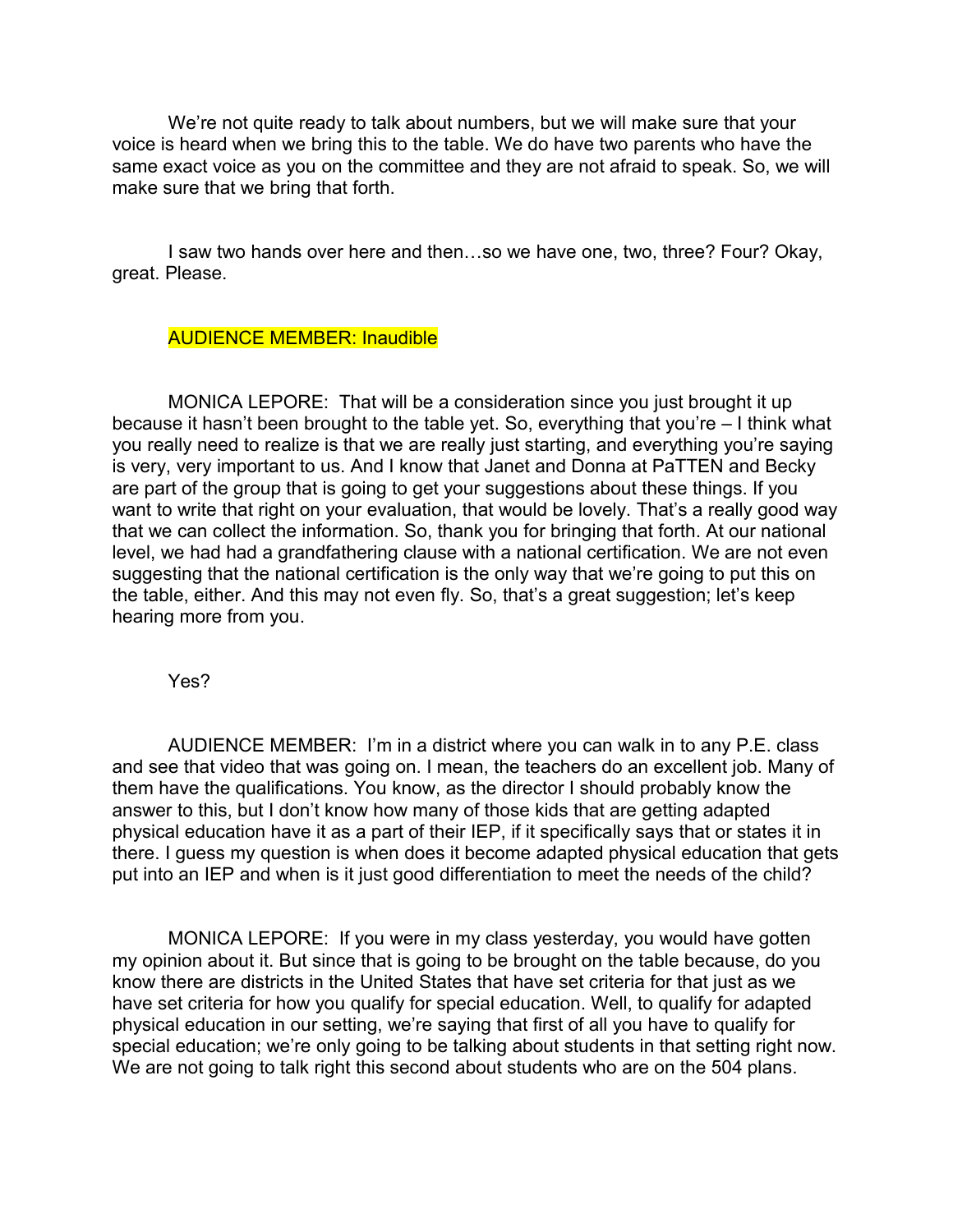That will be on the table. We have to answer that question; that question has to be on there.

## AUDIENCE MEMBER: Inaudible

MONICA LEPORE: Of course! We would hope so. Absolutely. But I do want to reiterate the question. The question again is: When is differentiated instruction that is provided by the most amazing teachers like those sitting in front of us, when do you provide special education. Well, if we go back to what we're talking about when they are not safe and successful – if that child is successfully meeting the class goals with the differentiated instruction with modifications in there and you don't have to even have specially designed instruction, you don't have to have any modifications, well then it is part of the umbrella of adapted physical education, but it is not something that we would go a step further. The problem, of course, occurs when our students move from one level to the other and these amazing people were providing it in middle school and then the amazing people in high school maybe didn't carry over because they didn't know; it wasn't on the IEP. So, they didn't know those kinds of things. So, I think that there's a lot of different answers, but that has to go on the table.

DAVID LORENZI: Related to that, just from our own experiences and traveling around the state, conducting in-service trainings, meeting teachers at conferences and workshops, I think that was part of the impetus for coming to Harrisburg to get it started because we see that it's done very differently in different school districts. To go back to your question, it's not your fault because you're not provided with, you know, kind of a formal way of doing that. But it's definitely going to involve assessment, so minimally we want to get some sort of uniform standard and procedure in place so as directors of special education, you can instruct your staff and how that's going to be done so, again, we're at the very preliminary stage in that process but definitely going to be discussing that.

MONICA LEPORE: I know we have about one more minute and I know there were two other people so lets try and get to them.

## Audience Member: Inaudible

Hello, I'm Dana, up there on the slides. We're with PaTTAN, you know, to me it's been the most amazing thing – part of my career. When these guys came and talked to John, we had done nothing to help the schools in the state on Pennsylvania run adapted PE. You know, shame on us. We just haven't... we've just been silent about it. We have miles to go and all of the questions people are raising should have those questions and we need to know those questions because we need to help schools. We need to help IEP teams, we need to help families, need to help teachers. So, I see us as being; we're going to stay child centered I can tell you that from where our meetings